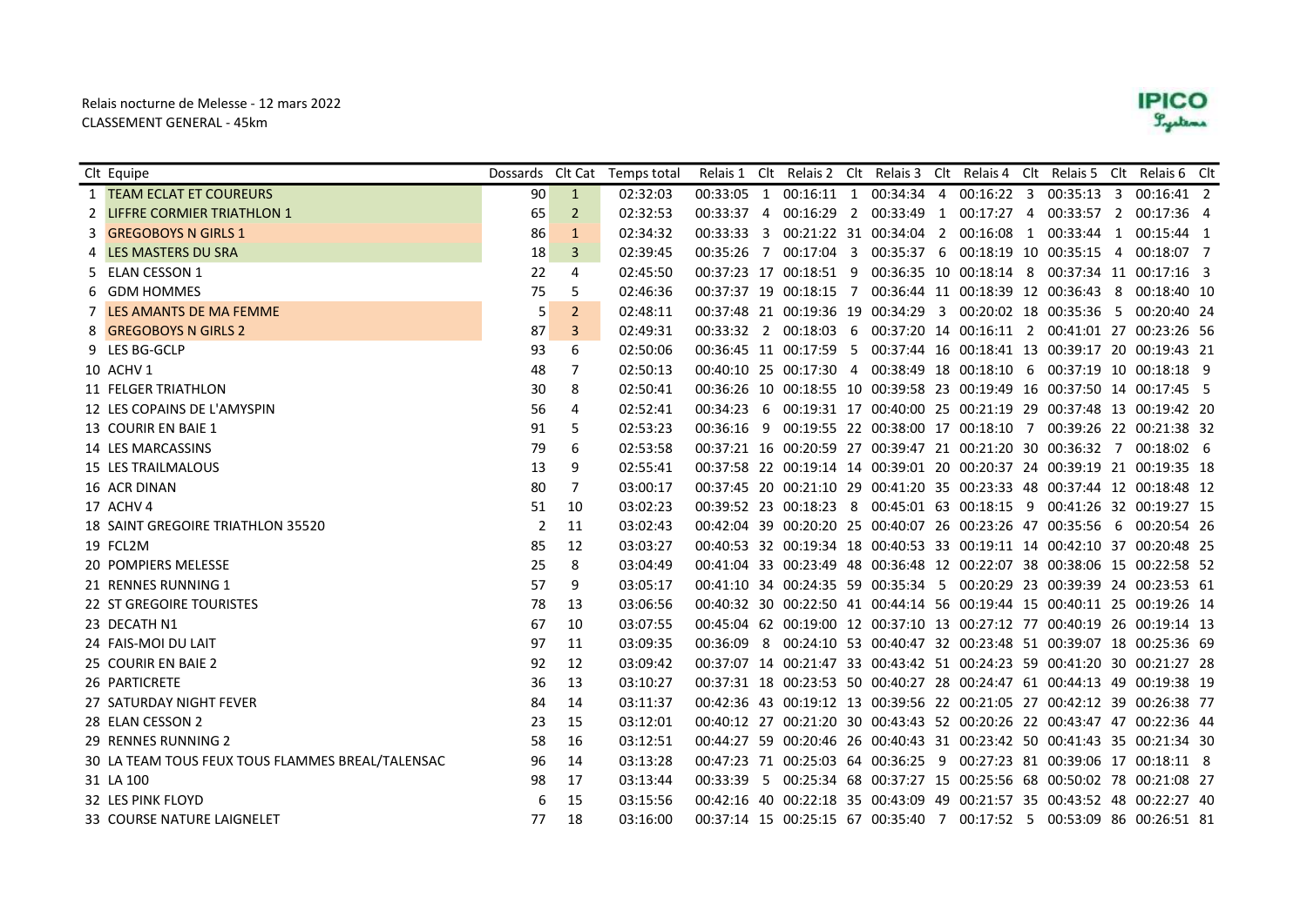| 34 ATOL TEAM                          | 72 | 19             | 03:16:54 |  | 00:41:12 35 00:19:20 16 00:46:05 67 00:22:56 43 00:45:45 58 00:21:40 34 |  |  |  |  |  |
|---------------------------------------|----|----------------|----------|--|-------------------------------------------------------------------------|--|--|--|--|--|
| 35 LES FILLES DE L'ADN                | 71 | $\mathbf{1}$   | 03:17:21 |  | 00:40:43 31 00:22:40 39 00:43:58 53 00:21:29 31 00:46:35 65 00:21:58 36 |  |  |  |  |  |
| <b>36 LIFFRE CORMIER TRIATHLON 2</b>  | 66 | 20             | 03:17:42 |  | 00:44:15 57 00:23:06 43 00:35:48 8 00:24:16 57 00:46:03 61 00:24:17 62  |  |  |  |  |  |
| 37 GREGO GIRLS                        | 28 | $\overline{2}$ | 03:18:33 |  | 00:42:34 42 00:19:38 20 00:45:00 62 00:21:05 26 00:46:58 68 00:23:21 55 |  |  |  |  |  |
| 38 SMG EAU 35                         | 21 | 21             | 03:18:46 |  | 00:41:51 37 00:24:04 52 00:44:27 57 00:20:14 20 00:45:20 53 00:22:53 49 |  |  |  |  |  |
| 39 PLEIN PHARE                        | 73 | 16             | 03:20:00 |  | 00:43:34 49 00:26:53 73 00:42:40 46 00:22:58 44 00:41:30 33 00:22:27 41 |  |  |  |  |  |
| 40 LA CARIOCA                         | 15 | 22             | 03:20:37 |  | 00:50:41 84 00:23:51 49 00:41:30 36 00:23:33 49 00:38:31 16 00:22:33 43 |  |  |  |  |  |
| 41 BREQUIGNY WILL BE BACK             | 14 | 23             | 03:20:37 |  | 00:47:57 74 00:24:20 55 00:44:10 54 00:20:25 21 00:42:18 40 00:21:30 29 |  |  |  |  |  |
| 42 L'ASSO AR ROCH GALOPE 1            | 40 | 24             | 03:20:44 |  | 00:44:40 60 00:23:47 47 00:40:33 29 00:25:04 64 00:41:13 29 00:25:29 66 |  |  |  |  |  |
| 43 LES DOUDOU'S                       | 3  | 17             | 03:21:06 |  | 00:47:37 72 00:26:12 70 00:38:59 19 00:23:08 45 00:41:22 31 00:23:51 59 |  |  |  |  |  |
| 44 ACHV 2                             | 49 | 25             | 03:22:07 |  | 00:40:18 28 00:28:43 85 00:41:33 37 00:26:22 71 00:45:41 57 00:19:32 16 |  |  |  |  |  |
| 45 ADN NOYAL PONTIVY                  | 69 | 26             | 03:24:29 |  | 00:36:58 12 00:23:21 44 00:49:37 77 00:23:57 52 00:48:34 72 00:22:05 38 |  |  |  |  |  |
| 46 APF AL ST MARC LE BLANC ATHLETISME | 95 | 27             | 03:24:33 |  | 00:49:53 81 00:18:57 11 00:44:49 60 00:26:24 72 00:45:51 60 00:18:41 11 |  |  |  |  |  |
| <b>47 BANANAS TOCAS</b>               | 61 | 28             | 03:24:40 |  | 00:43:22 45 00:27:13 77 00:42:18 43 00:28:24 87 00:41:51 36 00:21:35 31 |  |  |  |  |  |
| 48 JE COURS A RENNES 1                | 88 | 29             | 03:25:26 |  | 00:40:11 26 00:27:24 80 00:41:14 34 00:20:02 17 00:47:15 69 00:29:24 90 |  |  |  |  |  |
| 49 LES ROUPET'S AND ROCKET'S          | 10 | 30             | 03:26:06 |  | 00:49:19 78 00:21:24 32 00:48:15 75 00:22:48 42 00:42:23 41 00:21:59 37 |  |  |  |  |  |
| 50 LES FULGURO-PIEDS                  | 94 | 18             | 03:26:17 |  | 00:44:14 55 00:21:05 28 00:47:09 73 00:25:07 65 00:42:57 43 00:25:48 73 |  |  |  |  |  |
| 51 BREAKING2                          | 60 | 19             | 03:26:42 |  | 00:45:03 61 00:19:41 21 00:49:46 80 00:24:55 62 00:44:35 50 00:22:43 47 |  |  |  |  |  |
| 52 LES DEBUTANTS                      | 7  | 20             | 03:26:45 |  | 00:43:57 53 00:22:44 40 00:47:06 72 00:24:13 55 00:46:09 62 00:22:38 45 |  |  |  |  |  |
| 53 QUE DU BONHEUR !                   | 8  | 21             | 03:27:10 |  | 00:46:40 68 00:24:29 58 00:46:04 66 00:20:48 25 00:47:17 70 00:21:55 35 |  |  |  |  |  |
| 54 LES RENNAIS DU 22                  | 63 | 22             | 03:27:41 |  | 00:45:16 63 00:22:36 37 00:42:24 44 00:29:05 92 00:45:06 51 00:23:17 54 |  |  |  |  |  |
| 55 GDM FEMININE                       | 74 | 3              | 03:27:52 |  | 00:48:40 77 00:24:01 51 00:41:38 38 00:24:19 58 00:43:40 45 00:25:36 68 |  |  |  |  |  |
| 56 BANANAS TOCAS 2                    | 62 | 31             | 03:28:03 |  | 00:39:55 24 00:26:45 71 00:45:34 64 00:21:50 34 00:52:22 84 00:21:39 33 |  |  |  |  |  |
| 57 FV CREVIN TEAM LEFFE 2             | 55 | 32             | 03:28:20 |  | 00:43:31 48 00:25:09 65 00:40:18 27 00:30:03 94 00:39:29 23 00:29:53 92 |  |  |  |  |  |
| 58 CLOVIS TEAM                        | 43 | 33             | 03:28:49 |  | 00:52:00 86 00:27:11 76 00:40:41 30 00:24:04 53 00:39:17 19 00:25:39 70 |  |  |  |  |  |
| 59 ELAN CESSON 3                      | 24 | 23             | 03:29:26 |  | 00:42:00 38 00:23:24 45 00:42:15 42 00:20:13 19 00:50:01 77 00:31:36 97 |  |  |  |  |  |
| 60 ALEXIS CONTRE LE RESTE DU MONDE    | 16 | 34             | 03:30:01 |  | 00:44:14 56 00:24:12 54 00:39:59 24 00:23:25 46 00:51:16 81 00:26:57 82 |  |  |  |  |  |
| 61 YELLOW SPORT                       | 83 | 35             | 03:31:36 |  | 00:53:23 90 00:19:19 15 00:47:35 74 00:21:34 32 00:49:23 73 00:20:25 23 |  |  |  |  |  |
| 62 FV CREVIN TEAM LEFFE 1             | 54 | 36             | 03:32:01 |  | 00:43:50 52 00:24:46 61 00:42:12 41 00:27:22 80 00:45:18 52 00:28:34 88 |  |  |  |  |  |
| <b>63 LES ECHAPPEES NATURES</b>       | 44 | 37             | 03:32:24 |  | 00:36:59 13 00:30:59 92 00:42:54 48 00:27:05 76 00:49:38 75 00:24:51 63 |  |  |  |  |  |
| 64 LES PTIT GALLO MEME PAS PEUR       | 20 | 38             | 03:34:00 |  | 00:55:21 94 00:22:56 42 00:44:45 58 00:21:08 28 00:42:10 38 00:27:43 85 |  |  |  |  |  |
| 65 PINEL TEAM                         | 39 | 39             | 03:34:12 |  | 00:44:08 54 00:26:51 72 00:50:24 81 00:27:13 78 00:42:36 42 00:23:03 53 |  |  |  |  |  |
| 66 LOSAYAVELOMA                       | 12 | 40             | 03:34:25 |  | 00:47:52 73 00:24:54 63 00:44:49 59 00:27:45 84 00:46:54 66 00:22:14 39 |  |  |  |  |  |
| 67 TOUL'TOUT'TEAM                     | 37 | 24             | 03:34:50 |  | 00:46:54 69 00:22:37 38 00:50:55 82 00:22:07 37 00:46:14 63 00:26:06 75 |  |  |  |  |  |
| 68 ACHV 5                             | 52 | 4              | 03:35:21 |  | 00:47:57 75 00:24:22 56 00:44:13 55 00:26:13 69 00:46:54 67 00:25:44 72 |  |  |  |  |  |
| 69 LES NON-SPORTIFS                   | 59 | 41             | 03:37:07 |  | 00:54:40 93 00:19:56 23 00:46:43 71 00:22:18 39 00:43:37 44 00:29:55 93 |  |  |  |  |  |
| 70 GDM MIXTE                          | 76 | 42             | 03:37:45 |  | 00:44:21 58 00:28:08 83 00:46:16 68 00:27:27 82 00:41:09 28 00:30:26 95 |  |  |  |  |  |
| 71 ACHV 3                             | 50 | 43             | 03:38:25 |  | 00:43:25 47 00:24:43 60 00:42:32 45 00:29:16 93 00:53:22 87 00:25:09 65 |  |  |  |  |  |